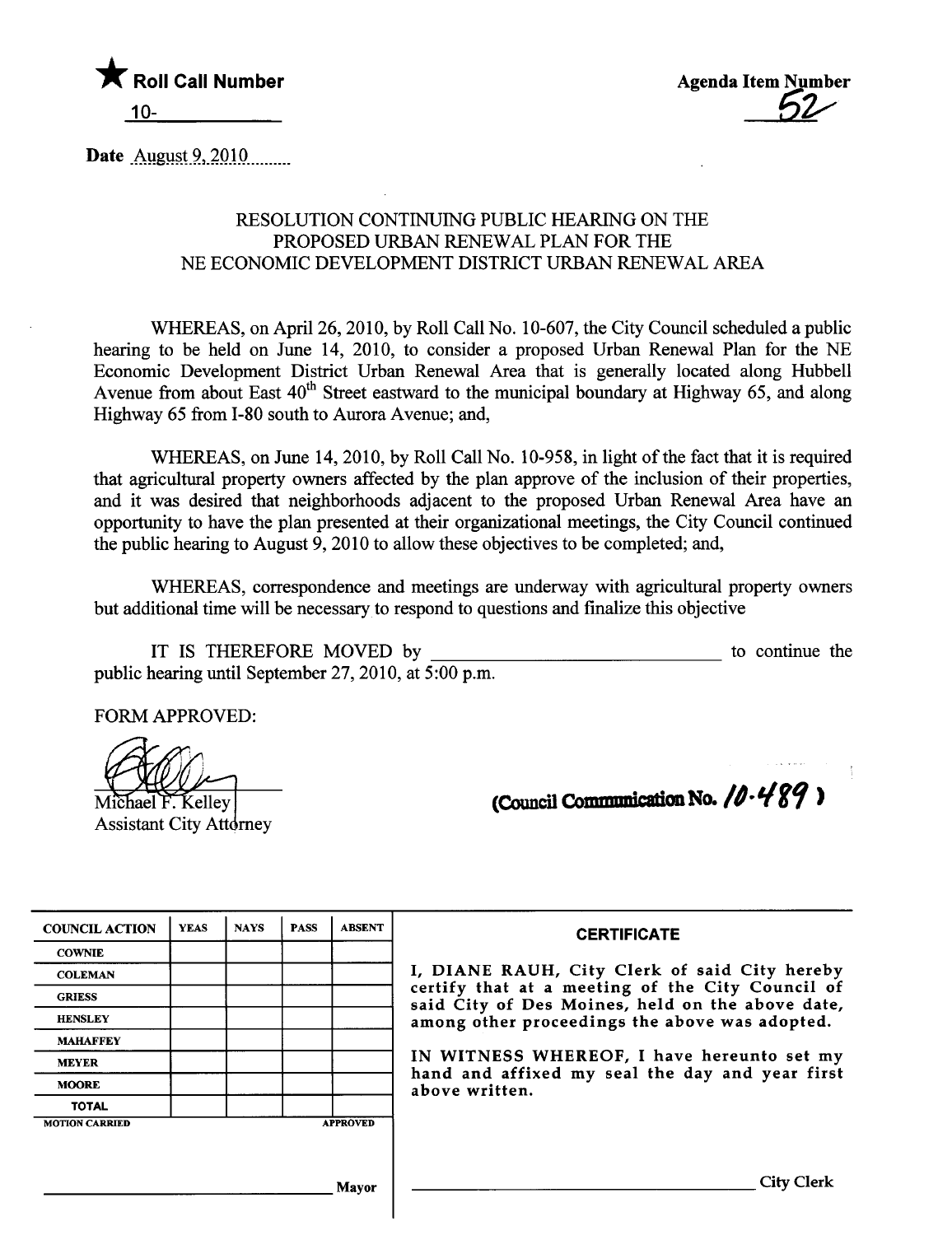Honorable Mayor and City Council City of Des Moines, Iowa

Members:

Communication from the City Plan and Zoning Commission advising that at their meeting held May 20, 2010, the following action was taken:

### **COMMISSION RECOMMENDATION:**

After public hearing, the members voted 13-0 as follows:

| Yes | <b>Nays</b> | Pass | Absent |
|-----|-------------|------|--------|
| X   |             |      |        |
| Χ   |             |      |        |
| Χ   |             |      |        |
| Χ   |             |      |        |
| Χ   |             |      |        |
| X   |             |      |        |
|     |             |      | X      |
| Χ   |             |      |        |
| Χ   |             |      |        |
| X   |             |      |        |
| Χ   |             |      |        |
| Χ   |             |      |        |
| Χ   |             |      |        |
| Χ   |             |      |        |
|     |             |      |        |

APPROVAL of a City Council request for the following items with regard to the proposed Northeast Economic Development District in the vicinity of Hubbell Avenue and East Broadway Avenue (Northeast 46<sup>th</sup> Avenue):

- A) To amend the Des Moines' 2020 Community Character Plan for the following revisions to the future land use designations: (21-2010-4.06)
	- 1) Low-Density Residential to Commercial: Auto-Oriented Small-Scale Strip Development in the vicinity of the Broadway Motel property at 5100 Hubbell Avenue.
	- 2) Low-Density Residential to Planned Business Park in the vicinity east of the Broadway Business Park and west of Relocated US Highway 65.
	- 3) Low-Density Residential to Medium Density Residential in the vicinity of 4010 East 42<sup>nd</sup> Street (Hickory Grove Senior Living Apartments) and 4041 Hubbell Avenue (Maple Lane Apartments).

CITY OF DES MOINES **CITY OF DES MOINES** 

ARMORY BUILDING 602 ROBERT D. RAY DRIVE DES MOINES, IOWA 50309-1881 (515) 283-4182

> ALL-AMERICA CITY 1949,1976,1981 2003

> > And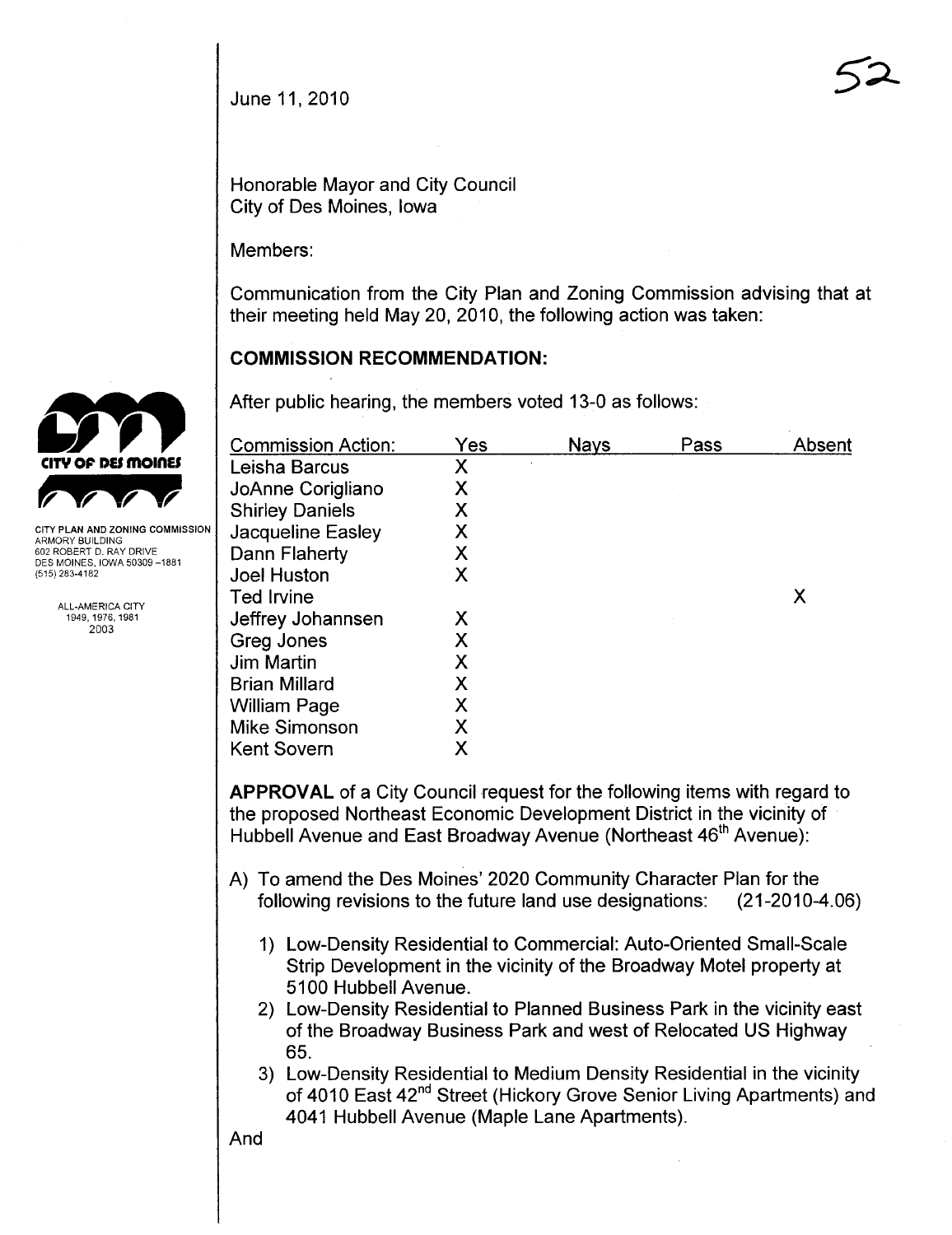B) To find the proposed Northeast Economic Development District Urban Renewal Plan in conformance with the Des Moines' 2020 Community Character Plan.

### STAFF RECOMMENDATION TO THE P&Z COMMISSION

Part A) Staff recommends approval of the proposed amendments to the future land use designations in the Des Moines' 2020 Community Character Plan.

Part B) Staff recommends that the Commission find the Northeast Economic Development District Urban Renewal Plan in conformance with an amended Des Moines' 2020 Community Character Plan based on the recommended changes to the future land use designations.

# STAFF REPORT

### i. APPLICABLE INFORMATION

Attached are the following items pertaining to the subject request:

- . Map of Proposed Amendments to the Des Moines' 2020 Community Character Plan Future Land Use Map.
- . Draft of Northeast Economic Development District Urban Renewal Plan
- . City Council Roll Call NO.1 0-607 setting date of hearing for June 14, 2010.
- . City Council Communication 10-233 from the Economic Development Administrator
- . Community Development Director's Report on Designation of the Northeast Economic Development District Urban Renewal Area.

The proposed area for the urban renewal plan and tax increment finance district is identified on Map 1 within the attached document. The proposed boundary generally includes properties fronting Hubbell Avenue between the east City limits at Iowa Highway 65 and a point midway between East 38<sup>th</sup> Street and East 42<sup>nd</sup> Street. It also includes large tracts along East 38<sup>th</sup> Street north of East Broadway Avenue that abut Interstate 80 and Iowa Highway 65, as well as tracts south of East Broadway Avenue along Iowa Highway 65. No rezonings are proposed as part of the urban renewal plan.

The urban renewal designation is based upon meeting the 'economic development' criteria of the state statute. The creation of this urban renewal area will allow use of tax increment for financial assistance to economic development projects and other projects such as infrastructure improvements. The revitalization of this district will result in new commercial opportunities, new employment, increased tax base and improved livability to residents of Northeast Des Moines. There is a sunset of 20 years on the collection of tax increment revenues from properties located in the District.

# II. DES MOINES' 2020 COMMUNITY CHARACTER PLAN

Chapter 1 of Des Moines' 2020 Community Character Plan is titled "Underlying Principals" and includes the following principles in support of the goal to create a livable community for several generations:

. Protect Natural Resources.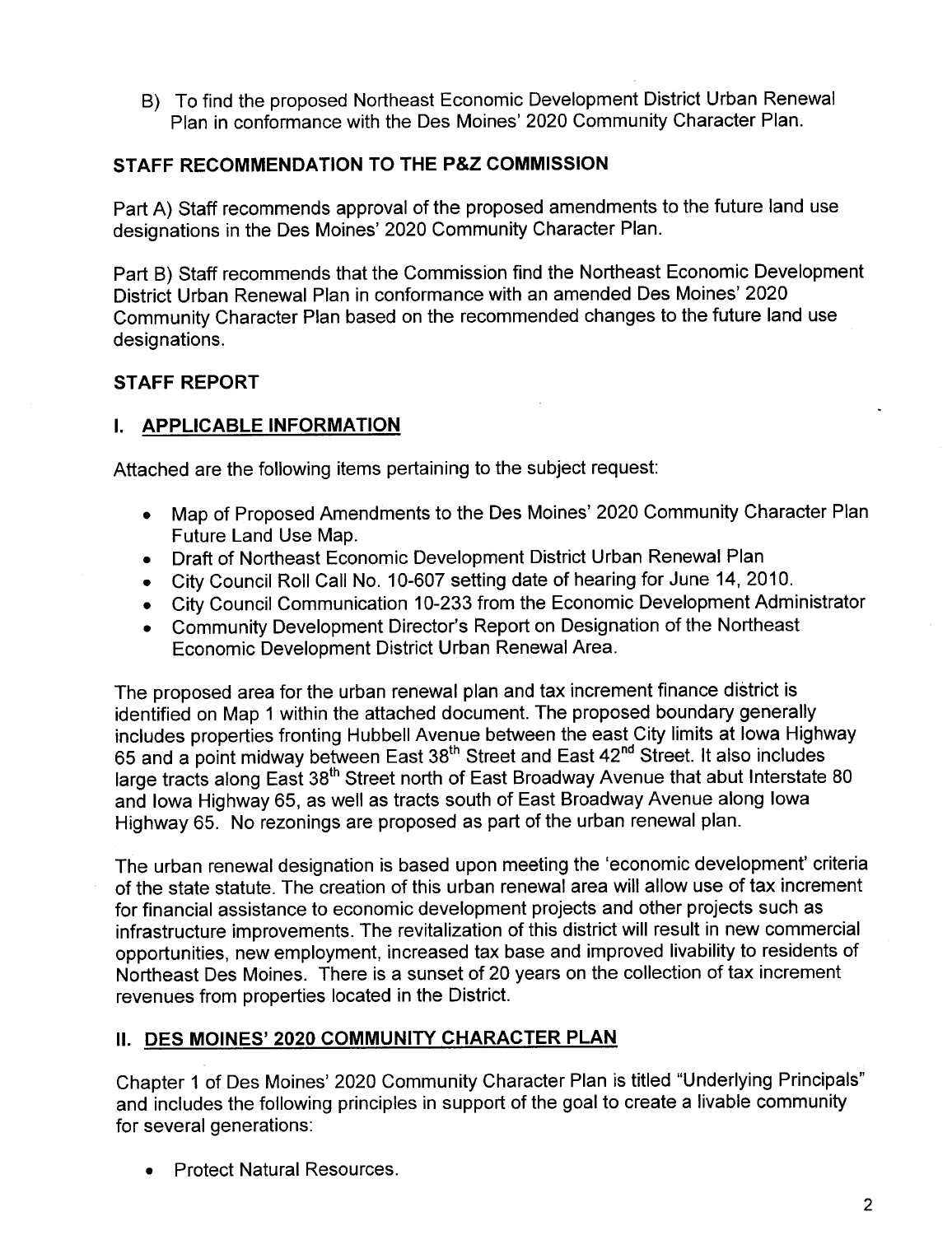- Promote economic growth and efficiency.
- . Enhance and preserve Des Moines' urban character.
- . Transportation facilities should support and guide the balanced growth concept for the metropolitan area.

Chapter 5 of Des Moines' 2020 Community Character Plan is titled "Existing Character of Commercial Land Use" and includes the following principles:

# Commercial Policies for Implementation

- . Define policies, development standards and design guidelines to ensure pedestrian scale, appeal, and quality environment are balanced with auto safety and convenience.
- . Establish marketing strategies for the various commercial categories to attract investors, businesses and customers to the area and to maintain healthy commercial areas.

# Industrial Uses

- . Encourage a mixture of light manufacturing, office, warehousing and distribution jobs in designated Planned Industrial Parks. Ensure design, pedestrian connections, and landscaping are part of an overall plan for the development.
- . Encourage industrial development that provides a high density of jobs per acre.

There are three areas of proposed future land use for the Northeast Economic Development District Urban Renewal Plan that do not correlate with the existing future land use designation in the Des Moines' 2020 Community Character Plan. Therefore, the following amendments to the Des Moines' 2020 Community character Plan Future Land Use Map are proposed:

- . Low-Density Residential to Commercial: Auto-Oriented Small-Scale Strip Development in the vicinity of the Broadway Motel property at 5100 Hubbell Avenue.
- . Low-Density Residential to Planned Business Park in the vicinity east of the Broadway Business Park and west of Relocated US Highway 65.
- . Low-Density Residential to Medium Density Residential in the vicinity of 4010 East 42nd Street (Hickory Grove Senior Living Apartments) and 4041 Hubbell Avenue (Maple Lane Apartments).

Attached is a map demonstrating these areas of proposed amendments.

With the recommended amendments to the future land use designations, Staff believes that the proposed Northeast Economic Development District Urban Renewal Plan would be in conformance with the Des Moines' 2020 Community Character Plan.

# SUMMARY OF DISCUSSION

Brian Millard asked if the district is slum and blight, economic development or both.

Rita Conner, Office of Economic Development stated that the district is economic development meaning it has a 20 year sunset on the tax increment revenues from properties located in the district.